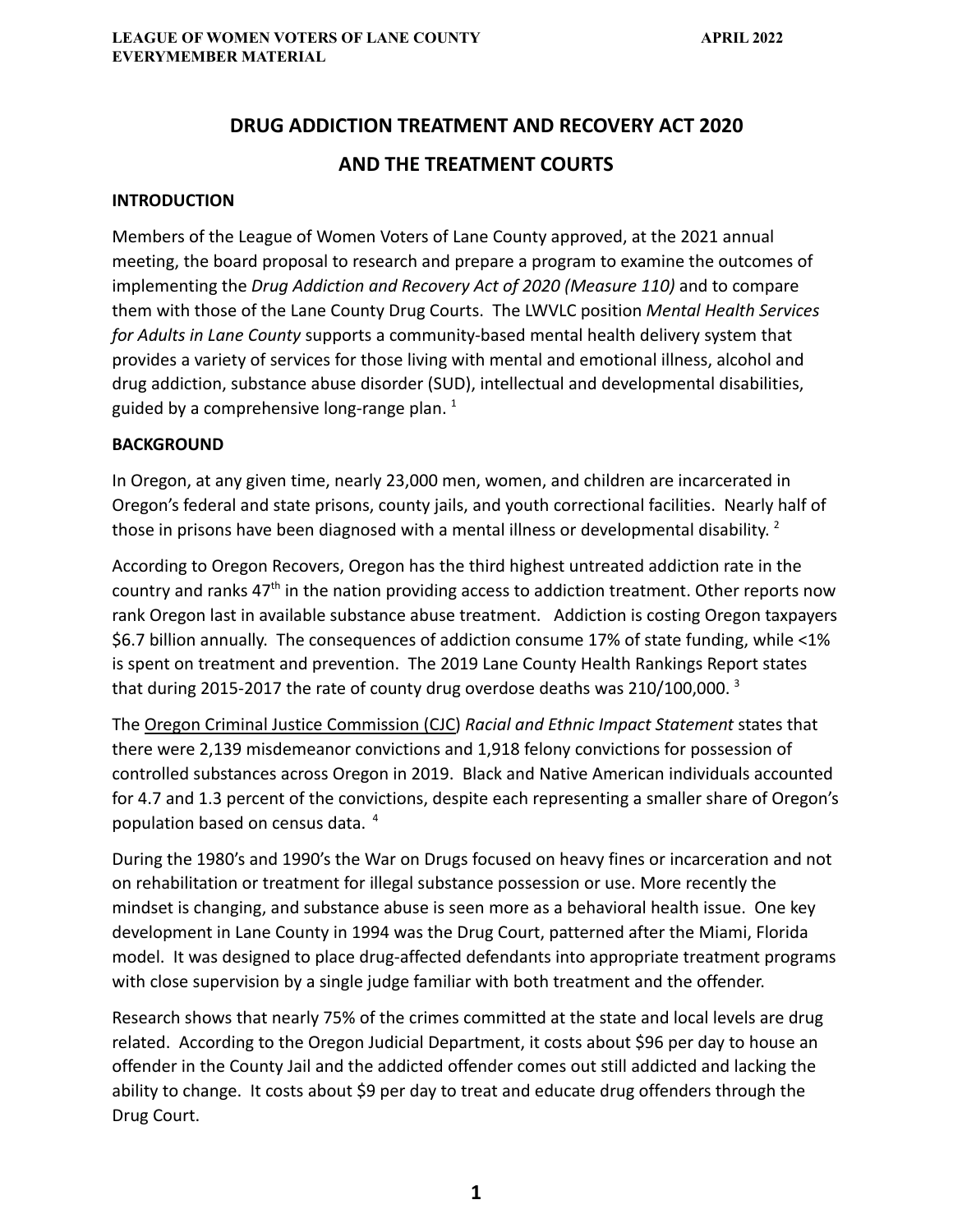#### **DRUG COURT**

The Drug Court frees up jail space for more serious offenders. The program includes treatment for at least nine months with regular, random urinalysis testing to check compliance. Also included are frequent court appearances in front of the Drug Court Judge. Treatment progress and compliance is discussed and, if necessary, sanctions and/or incentives may be imposed to achieve compliance.

Research on the efficiency and cost effectiveness of the Drug Court shows the following:

1. Higher rates of retention in treatment than other criminal justice programs;

2. Not just treatment for first time offenders, but also those drug offenders with long criminal records;

- 3. Closer, more comprehensive supervision;
- 4. Savings and cost avoidance in reduced jail/prison use, reduced lower criminal justice costs;
- 5. Treatment for longer periods of time, than in other justice programs; and
- 6. Substantially reduced recidivism. <sup>5</sup>

Lane County Circuit Court has four treatment courts. Emergence is the primary contract treatment provider for three of the four: Lane County Adult (Drug) Treatment Court, Lane County Veterans Treatment Court, and Lane County Mental Health Court. Looking Glass is the treatment provider for the fourth, the Juvenile Treatment Court.

The partners who fill the core treatment roles in all three treatment courts are the Lane County Circuit Court (court), Lane County District Attorney's Office (prosecutor), Lane County Public Defender Services (defense attorney), Lane County Parole and Probation (supervision), and Emergence (treatment). The Veterans Administration (VA) is a core partner for the veterans court. The Department of Human Services (DHS) is involved when a participant has an open DHS case. Laurel Hill Center is also a core partner for the mental health court. The Lane Council of Governments (LCOG) fills the evaluator role on the team.

The capacity of the Adult Treatment Court Program is 125 participants, the Veterans Treatment Court and the Mental Health Court, 25 each. The program is currently operating at approximately 50 percent capacity. The standard amount of time a participant spends in the Emergence program is 14-18 months. The most recent recidivism statistics from the CJC are included in the Appendix.

Lane County Treatment Courts are funded by appropriation from Lane County and grant funding from the Criminal Justice Commission, the Substance Abuse and Mental Health Services Administration (which is funded by the U.S. Department of Health and Human Services), and other grant sources. Emergence, a core partner for the new Lane County One Network Coordinated Engagement Behavioral Health Network, receives funding from the court to serve clients for whom services cannot be billed to an insurance carrier or the Oregon Health Plan.<sup>6</sup>

# **MEASURE 110**

The Drug Addiction Treatment and Recovery Act of 2020 (Measure 110) was an initiative measure placed on the November 2020 ballot and was passed with 58% approval of the measure. The purpose of the act was to make health assessment, treatment, and recovery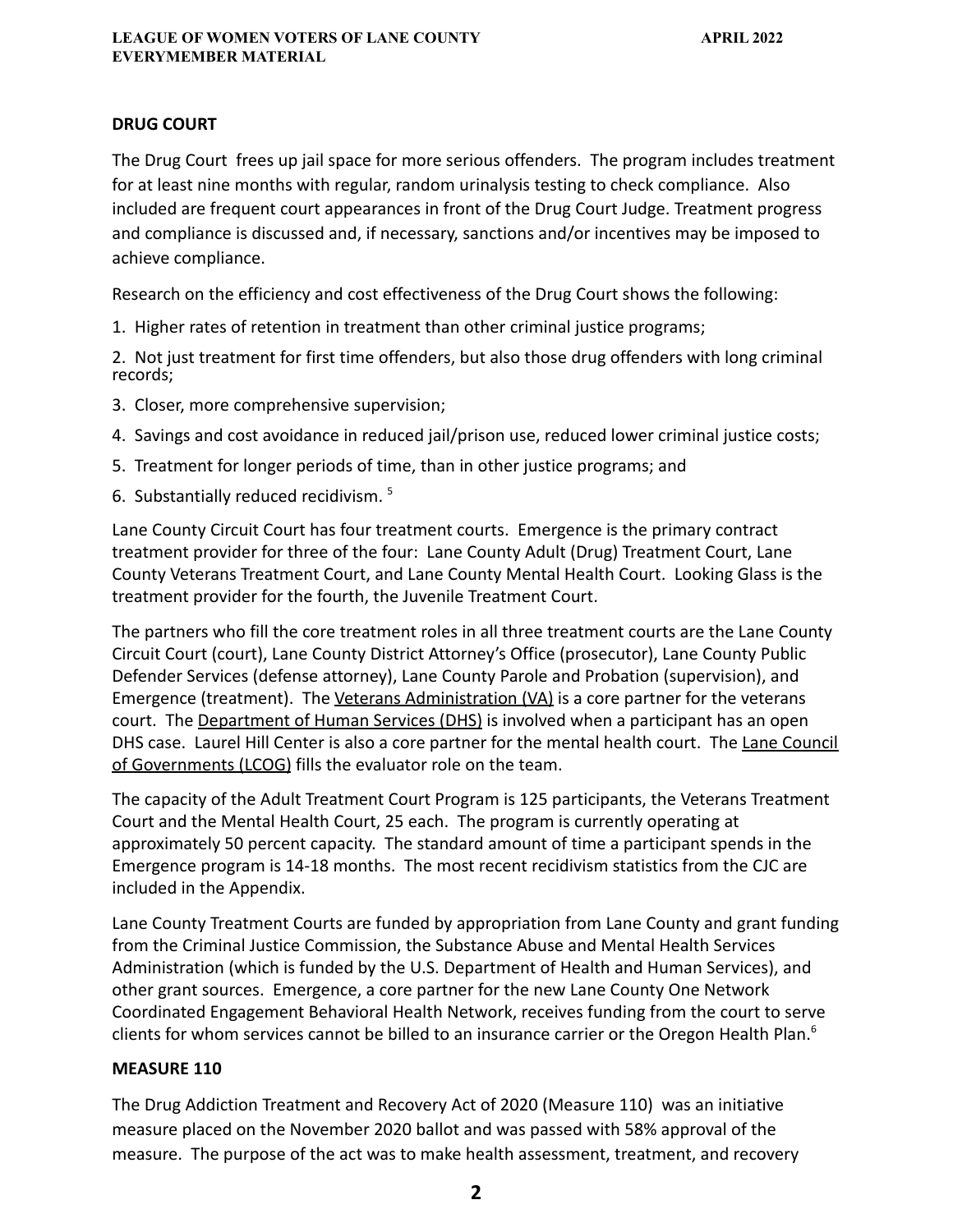services for drug addiction available to all those who need and want access to those services and to adopt a health approach to drug addiction by removing criminal penalties for low-level drug possession. Measure 110 reduced the penalties for most Possession of Controlled Substances (PCS) offenses from a felony or misdemeanor to a new Class E violation, with a \$100 maximum fine. The reduction of penalties took effect on February 1, 2021.<sup>7</sup>

The CJC predicted an almost 91 percent reduction in convictions if measure 110 passed. The commission estimated that the total number of misdemeanor convictions would fall to approximately 276 and the total number of felony convictions to approximately 102. The CJC also estimated that the disparity affecting Black and Native American Oregonians would close substantially with total convictions for those groups reduced by 93.7 and 94.2 percent respectively. The number of possession-related arrests would also follow a similar downward trend.<sup>8</sup>

Much of the *Yes on Measure 110 Campaign* was funded by the New York based advocacy group Drug Policy Alliance. Arguments in favor stressed the need for more drug treatment and recovery services and accessibility, considered drug addiction as a mental health issue, and explained the prosecution of possession of large amounts of illegal substances and the selling and manufacturing would continue to be criminal offenses. Many Oregonians supported the measure, including the Oregon Nurses Association, Oregon Chapter of American College of Physicians, Healthcare for All Oregon, AFL-CIO, Oregon Latino Health Coalition, NAMI of Southern Oregon, ACLU of Oregon, Centro Latino Americano, Community Alliance of Lane County, and NAACP Portland and Springfield/Eugene.

Those opposing the act expressed the fear of an increase in homelessness, a lack of funds to provide adequate treatment facilities, and a diversion of marijuana tax dollars that should go to public schools, a possible loss of \$73 million in 2021-2023. Oregonians opposing the measure included the Oregon Association Chiefs of Police, Oregon District Attorney's Association (including Lane County District Attorney, Patty Perlow), Oregon Recover, and Oregon Council on Behavioral Health.<sup>9</sup>

There are positives and negatives with implementing the measure. The formula for distributing the marijuana tax has changed, capping the amount of funding available for existing recipients at \$45 million per year maximum. Schools received 40%; Oregon Mental Health, Alcoholism, and Drug Services, 20%; local governments, 20%; Oregon State Police, 15%, and the Oregon Health Authority (OHA), 5%.

# **SENATE BILL 755 (SB 755)**

After Measure 110 was approved by the voters, the Senate Judiciary and the Ballot Measure 110 Implementation Committee introduced SB 755 with alterations, recommended by private workgroups, to the structure of state funded treatment programs. The Legislature passed SB 755, which took effect on July 19, 2021. This law became the vehicle to implement and modify Measure 110. SB 755 made major court-related changes, which now include requiring law enforcement to provide screening information with the citation, establishing a \$100 maximum fine and a \$45 minimum fine, requiring all Class E violations to be filed in circuit courts, and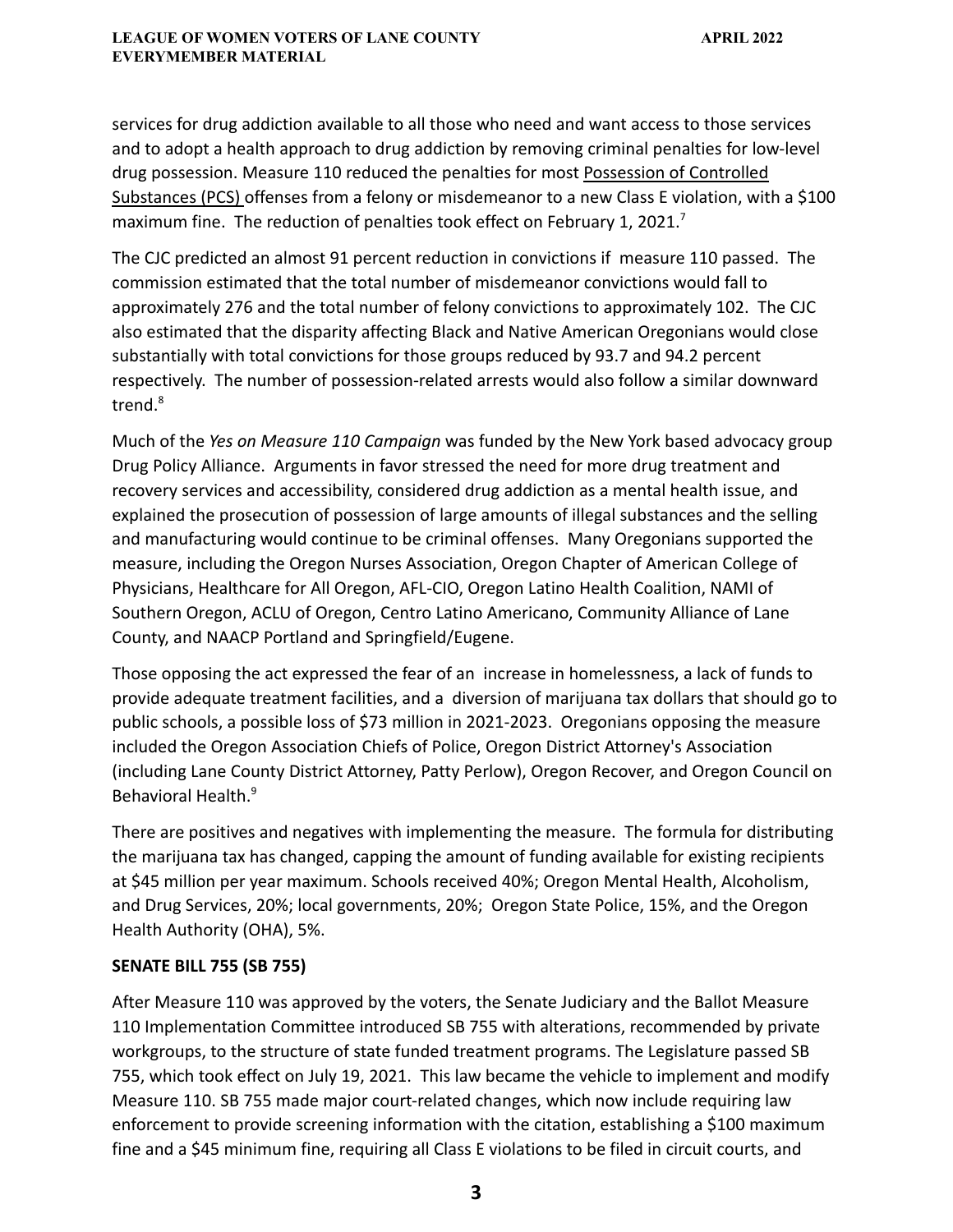requiring courts to dismiss the offense if it receives verification that the person received a qualified screening or treatment contact within 45 days of receiving the citation. Verifications are then to be sent to the Oregon Health Authority (OHA), which will electronically file them with the court. From April 21,2021 to August 31, 2021, there were 116 Circuit Court cases with Class E violations in Lane County. Most Class E violations were for methamphetamines(67%) and heroin (23%) possession.<sup>10</sup>

# **CLASS E VIOLATION**

SB 755 states that the penalty for a Class E violation is a presumptive \$100 fine with \$45 as the minimum fine. If an individual completes a screening through the statewide phone screening hotline run by the OHA or through another Behavior Health Resource Network (BHRN), originally titled Addiction Recovery Center (ARC), within 45 days of receiving a ticket and submits verification, the E violation is dismissed by the court. A person can also complete any equivalent or more intensive treatment contact and provide proof to the court. Officers issuing an E violation citation are required to provide the cited person with information on how to complete a treatment screening.

The unlawful possession of a controlled substance qualifies as a Class E violation, a Class A misdemeanor, or felony if the possession is a Substantial Quantity or a Commercial Drug Offense. The criminal designations for drug offenses involving delivery or manufacturing do not change. The penalty designations are included in the Appendix.

# **BEHAVIORAL HEALTH RESOURCE NETWORK (BHRN)**

The Senate bill modifies the treatment provisions of Measure 110 by increasing the requirements of one ARC per coordinated care organization service region to 36, one complete BHRN for each county and one for each tribal area. A BHRN is an entity or a collection of entities working together or individually to fulfill certain service and staffing requirements. It may be governmental or community based and involve cross county collaboration.

The bill establishes the Drug Treatment and Recovery Fund (DTRF), which receives the excess amount over the \$45 million from the Marijauna Fund. In the first year, at least \$57 million is required to be transferred to the DTRF. Any savings as a result of the implementation of the law and E violation fine revenue must also be transferred to the fund. DTRF monies are first distributed to pay for OHA administrative costs, not to exceed 4% of the monies deposited per biennium, and then to the grants programs administered by the Oversight and Accountability Council (OAC).

The BHRN service requirements include a screening entity to provide the screenings required to address class E violation citations, comprehensive behavioral health needs assessments, individual intervention planning and case management, ongoing peer counseling and support, mobile or virtual outreach services, harm reduction services, low-barrier substance use disorder treatment, and lastly transitional and supportive housing.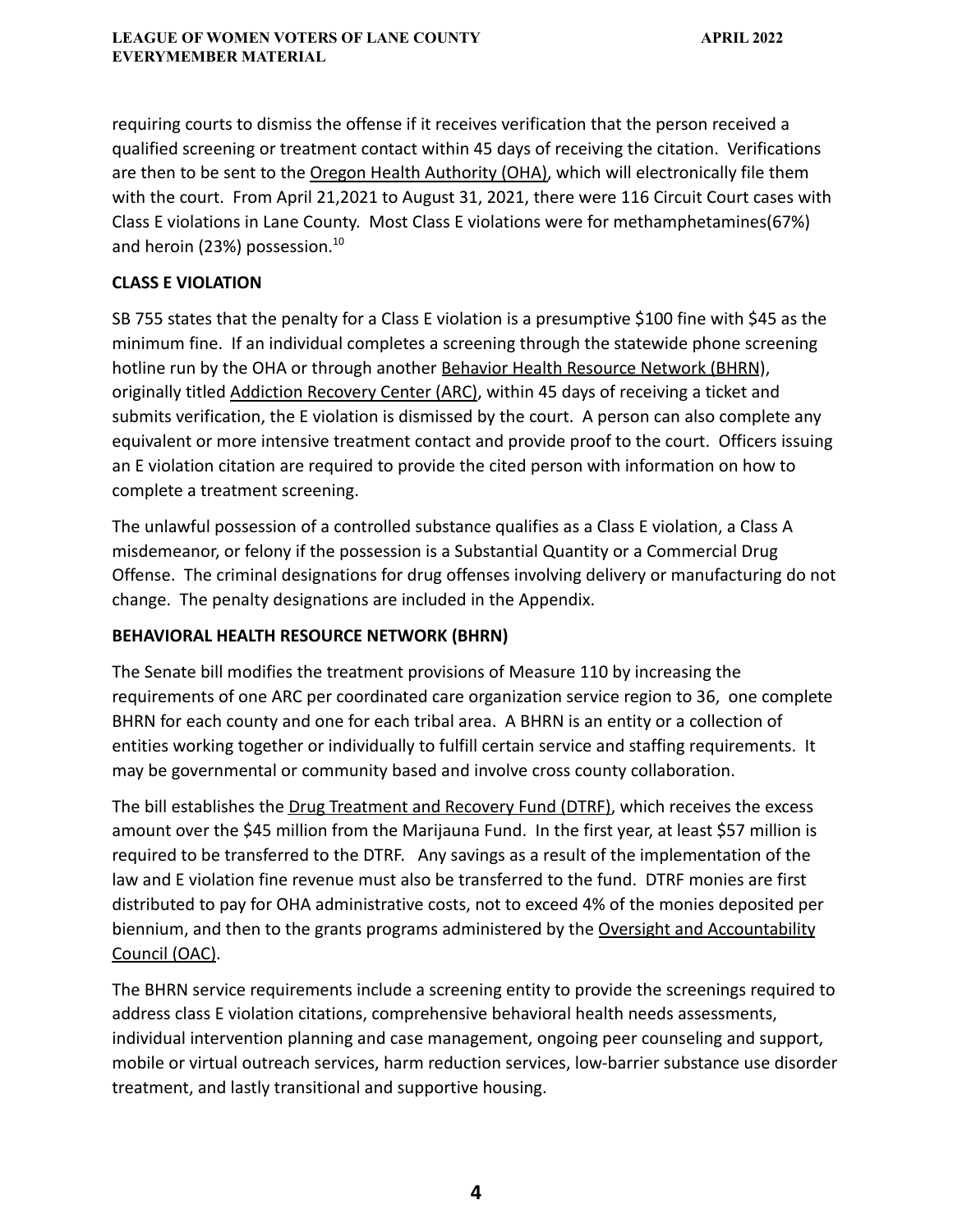The staffing requirements include at least one certified alcohol and drug counselor or other credentialed addiction treatment professional, a case manager, and certified addiction peer support or a wellness specialist.

Other entities, other than a BHRN, may receive grant funding from the OAC. The entity must increase access to any of the service requirements listed for BHRNs. The OAC must prioritize funding to community-based organizations serving communities most impacted by the War on Drugs. Tribes and tribal-affiliated organizations can receive grant funding. The bill requires that the OAC must distribute funding to ensure access to historically underserved populations and effective, equitable, and quality care, and services that are responsive to diverse cultural beliefs. The OAC was created by the measure to determine the distribution of grants and oversight of the centers. It must be composed of 17 qualified individuals with experience in substance abuse disorder treatment and other addiction services.<sup>11</sup>

In May 2021 the OHA selected 48 organizations to receive a total of \$10 million in initial funding to provide services required by the measure. The first installments of BHRB grants is scheduled to be sent to grantees starting April 1, 2022. The OAC oversees the implementation of the BHRNs and will provide ongoing funding for the management of harmful substance use and substance use disorder through Access to Care and Behavioral Health Resource Network grants. The OAC council has 22 members from across the state, composed of people from diverse communities. Members include behavioral health providers, tribal members, culturally specific service providers, and people in recovery from substance abuse disorder.<sup>12</sup>

#### **IMPACT TO DATE**

According to Katharine V. Gallagher, the Leadership and Policy Coordinator of Centro Latino Americano (CLA), the measure's funds have been hugely positive for the continued development, expansion, and success of the organization's Alcohol and Addictions Program. It allowed CLA to implement a new peer mentoring program and to staff two Certified Alcohol Drug Counselors and three certified, trained bilingual and bicultural recovery peer mentors.<sup>13</sup>

Paul Solomon, of Sponsors, Inc. sees the measure promoting a positive mind shift with emphasis on addiction as a health issue instead of a criminal issue. Sponsors has its own inhouse psychiatrist and relies on grants and donations for its funding. The organization works with other organizations, such as Tiny Home Village, which assists with housing, Cahoots, and White Bird, as well as Lane County Veterans Mental Health.<sup>14</sup>

Chris Wig, Emergence Program Director, was asked what he saw as the major impact of the passage and implementation of Measure 110 on his agency and those struggling with addiction. His response was that the positive impact is that individuals with higher severity of crimes are being referred to treatment court, meaning, more people are being helped. The negative impact is that people with substance abuse disorders are not being referred into treatment.<sup>15</sup>

Documented in the Lund Report, from data collected by OHA, this first year more than 16,000 Oregonians accessed services through the measure's new grant program, but less than 1% were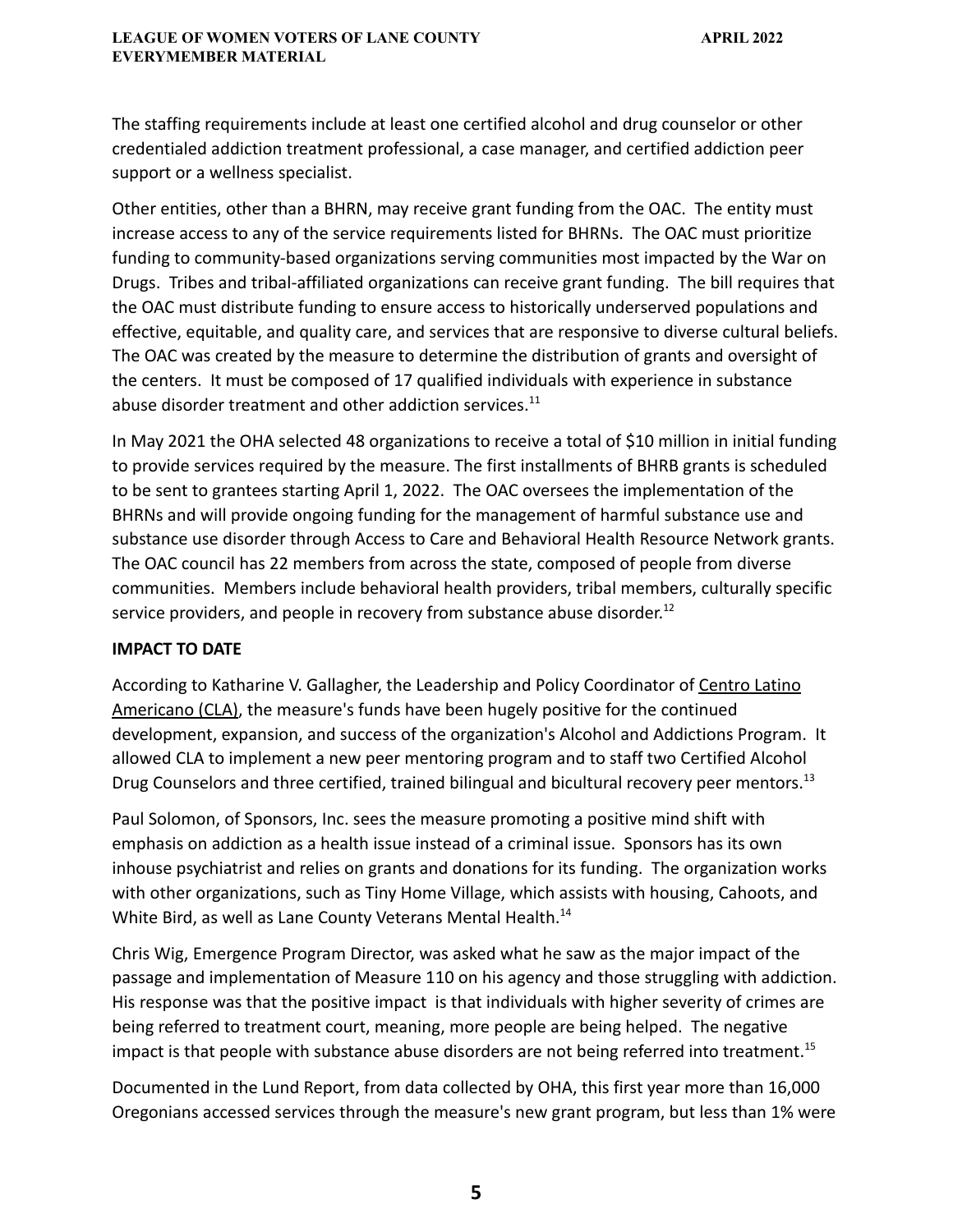reported to have entered treatment. Nearly 60% of those who accessed the services engaged with harm reduction programs such as syringe exchange and naloxone distribution.<sup>16</sup>

Tina Hurst, executive director of the Oregon Health Justice Recovery Alliance, says of Measure 110 that the money is going where it needs to be going. The Alliance is the statewide recovery advocacy coalition working to ensure that the Drug Addiction Treatment and Recovery Act is implemented fully and without delay. The coalition represents more than seventy-five community-based organizations across the state, including Sponsors, NAACP, CAUSA, and CALC, to name a few.<sup>17</sup>

# **DISCUSSION QUESTIONS**

1. Do you think that Oregon has adequate facilities, trained counselors, etc. to implement Measure 110?

2. Do you think that the penalties specified in SB 755 are adequate to provide incentive to pursue treatment under 110?

3. The state of Oregon has often been a pioneer in social and political innovations. Would you have preferred it if other states had provided templates for Oregon?

4. Do you agree with the use of marijuana funds to fund treatment under 110?

5. What ways do you suggest to increase the number of drug counselors and counseling programs?

6. Are there any other possible incentives to utilize drug courts or their equivalents?

# **FOOTNOTES**

**1** *Issues for Action,* 2019, p.18

<sup>2</sup>[www.klcc.org/crime-law-justice/2020-01-20/city-club-of-eugene-lock-them-up-the-costs-of-inc](http://www.klcc.org/crime-law-justice/2020-01-20/city-club-of-eugene-lock-them-up-the-costs-of-incarceration) [arceration](http://www.klcc.org/crime-law-justice/2020-01-20/city-club-of-eugene-lock-them-up-the-costs-of-incarceration) ( Accessed 1/7/22)

<sup>3</sup> [www.OregonRecovers.org](http://www.oregonrecovers.org)

<sup>4</sup> [https://sos.oregon.gov/elections/Documents/fec/IP44-REI-Statement.pdf](https://sos.oregon.gov/elections/Documents/fec/IP44-REI-Statement.pdf)(1.7.22) (Accessed 1/7/22)

<sup>5</sup>[www.courts.oregon.gov/courts/lane/programs-services/Pages/Specialty-Courts.aspx](http://www.courts.oregon.gov/courts/lane/programs-services/Pages/Specialty-Courts.aspx)

 $6$ Chris Wig, Program Director, Emergence Addiction and Behavioral Therapies, email  $3/7/22$ 

<sup>7</sup> http//www.oregonvotes.org/irr/2020/044text.pdf. (Accessed 12/27/21)

<sup>8</sup> [https://sos.oregon.gov/elections/Documents/fec/IP44-REI-Statement.pdf\)](https://sos.oregon.gov/elections/Documents/fec/IP44-REI-Statement.pdf) (Accessed 12/9/21)

<sup>9</sup>*Voters' Pamphlet General Election 2020 for Lane County,* pages 137-165.

<sup>10</sup><https://olis.oregonlegislature.gov/liz/2021i/Downloads/committeemeetingDocument/250365>

<sup>11</sup>[https://www.oregonlegislature.gov/1pro/Publications/SB%20755%20Issue%20Brief%20\(2021\)](https://www.oregonlegislature.gov/1pro/Publications/SB%20755%20Issue%20Brief%20(2021).pdf) [.pdf](https://www.oregonlegislature.gov/1pro/Publications/SB%20755%20Issue%20Brief%20(2021).pdf)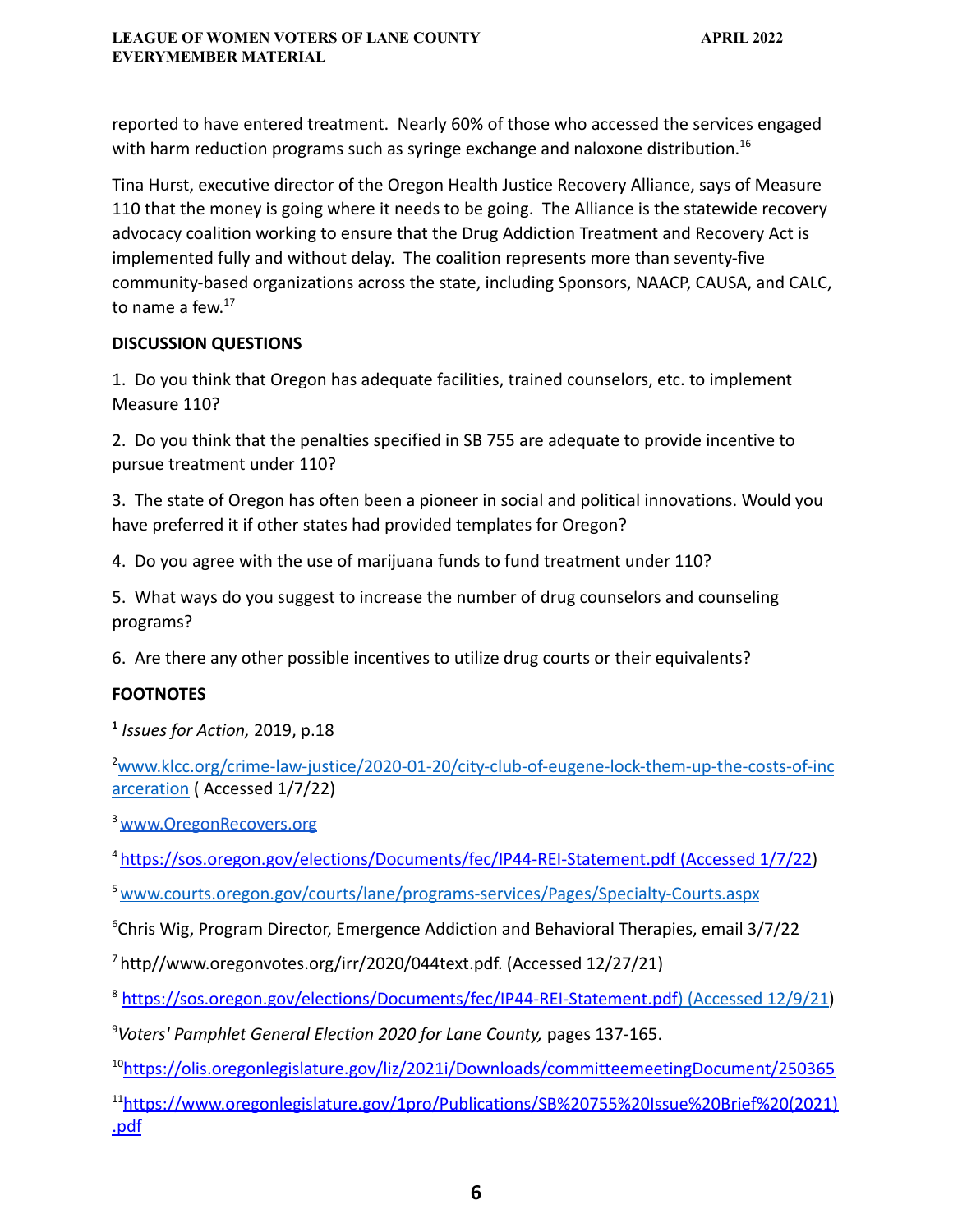#### **LEAGUE OF WOMEN VOTERS OF LANE COUNTY APRIL 2022 EVERYMEMBER MATERIAL**

<sup>12</sup> <https://www.oregon.gov/oha/hsd/amh/pages/measure110.asp> (Accessed 1/24/22)

<sup>13</sup> Katharine V. Gallagher, Leadership and Policy Coordinator, Centro Latino Americano, email 2/23/2022

<sup>14</sup> Paul Solomon, Executive Director, Sponsors, phone interview 2/18/22

<sup>15</sup> Chris Wig, Program Director, Emergence Addiction and Behavioral Therapies, email 3/7/22

<sup>16</sup> <https://thelundreport.org/content/few-obtain-treatment-first-year-oregon-drug> (Accessed 2/14/22)

<sup>17</sup> <https://healthjusticerecovery.org>

#### **APPENDIX**

# **Recidivism Statistics from Oregon Criminal Justice Commission:**

|                          | Incarcerated within 3 years | Convicted within 3 years | Arrested within 3 years |
|--------------------------|-----------------------------|--------------------------|-------------------------|
| All Participants         | 10%                         | 22%                      | 21%                     |
| <b>Terminated status</b> | 24%                         | 45%                      | 40%                     |
| Graduated                | 0%                          | 8%                       | 20%                     |

# **The chart contains designations under the Bill for each substance.**

#### Note\*SQ= substantial quantity; CDO= Commercial Drug Offense

| <b>SUBSTANCE</b>              | <b>DESIGNATION UNDER THE BILL</b>                                                                                                                            |
|-------------------------------|--------------------------------------------------------------------------------------------------------------------------------------------------------------|
| Hydrocodone                   | $\leq$ 40 pills, tablets, or capsules = Class E Violation<br>$\geq$ 40 pills, tablets or capsules = Class A misdemeanor<br>$CDO = Class A misdemeanor$       |
| Methadone                     | $\leq$ 40 user units= Class E violation<br>$\geq$ 40 user units= Class A misdemeanor<br>CDO= Class C Felony                                                  |
| Oxycodone                     | <40 pills, tablets, or capsules= Class E violation<br>$\geq$ 40 pills, tablets, or capsules = Class A misdemeanor<br>CDO= Class C Felony                     |
| Heroin                        | $\leq$ 1 gram= Class E violation<br>$\geq$ 1 gram= Class A misdemeanor<br>SQ or CDO= Class B felony                                                          |
| Methylenedioxymethamphetamine | <1 gram or 5 pills, tablets, capsules= Class E violation<br>$\geq$ 1 gram or 5 pills, tablets, capsules= Class A<br>misdemeanor<br>SQ or CDO= Class B felony |
| Cocaine                       | $\leq$ 2 grams= Class E violation<br>$\geq$ 1 2 grams= Class A misdemeanor<br>SQ or CDO= Class C felony                                                      |